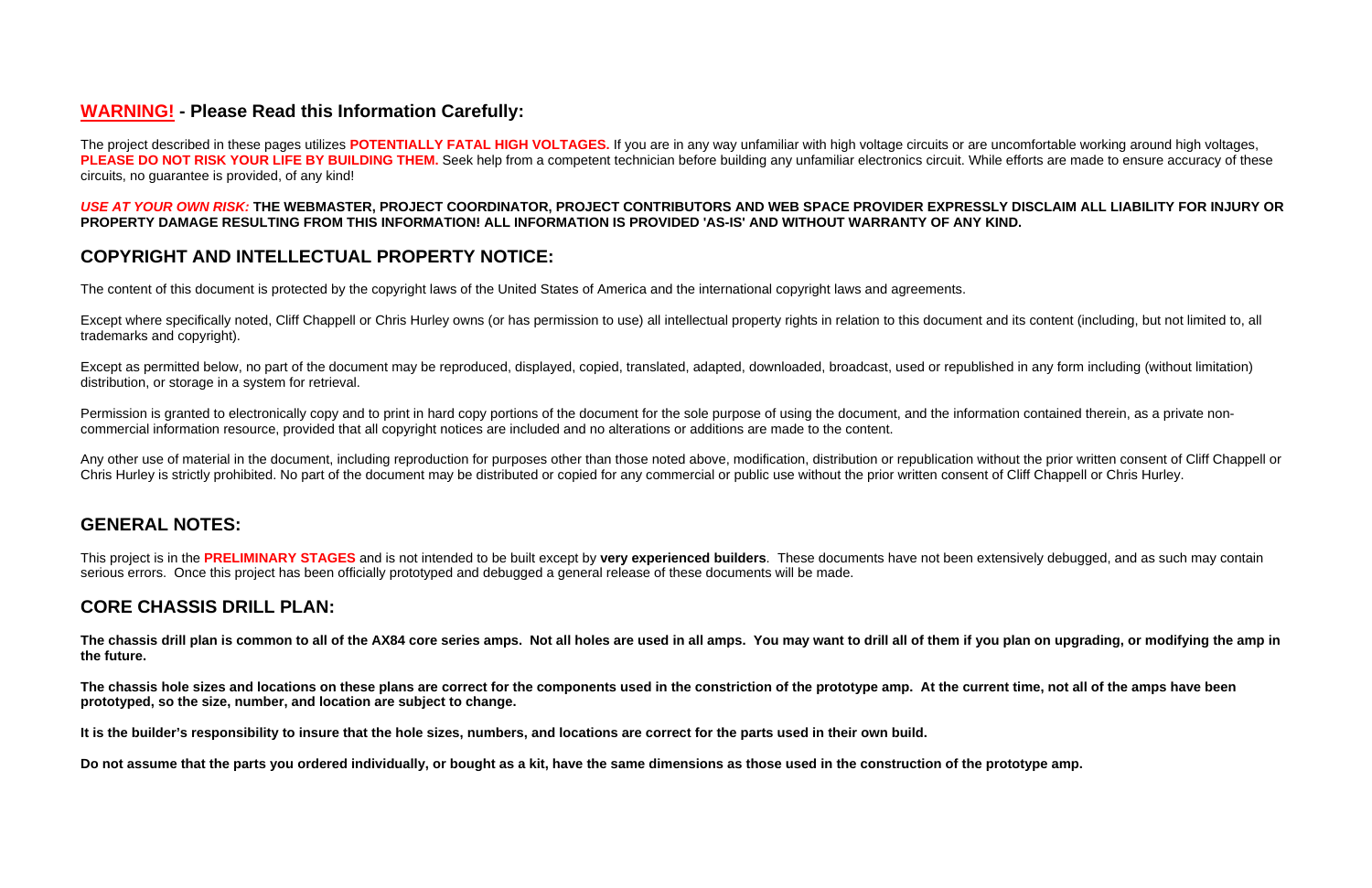

| Revision | Description            |
|----------|------------------------|
| 06.11.18 | Issued For Prototyping |
| 07.04.06 | Removed Master Volume  |
| 07.05.31 | Reposted To AX84       |
| 07.08.05 | Coordination Issue     |
|          |                        |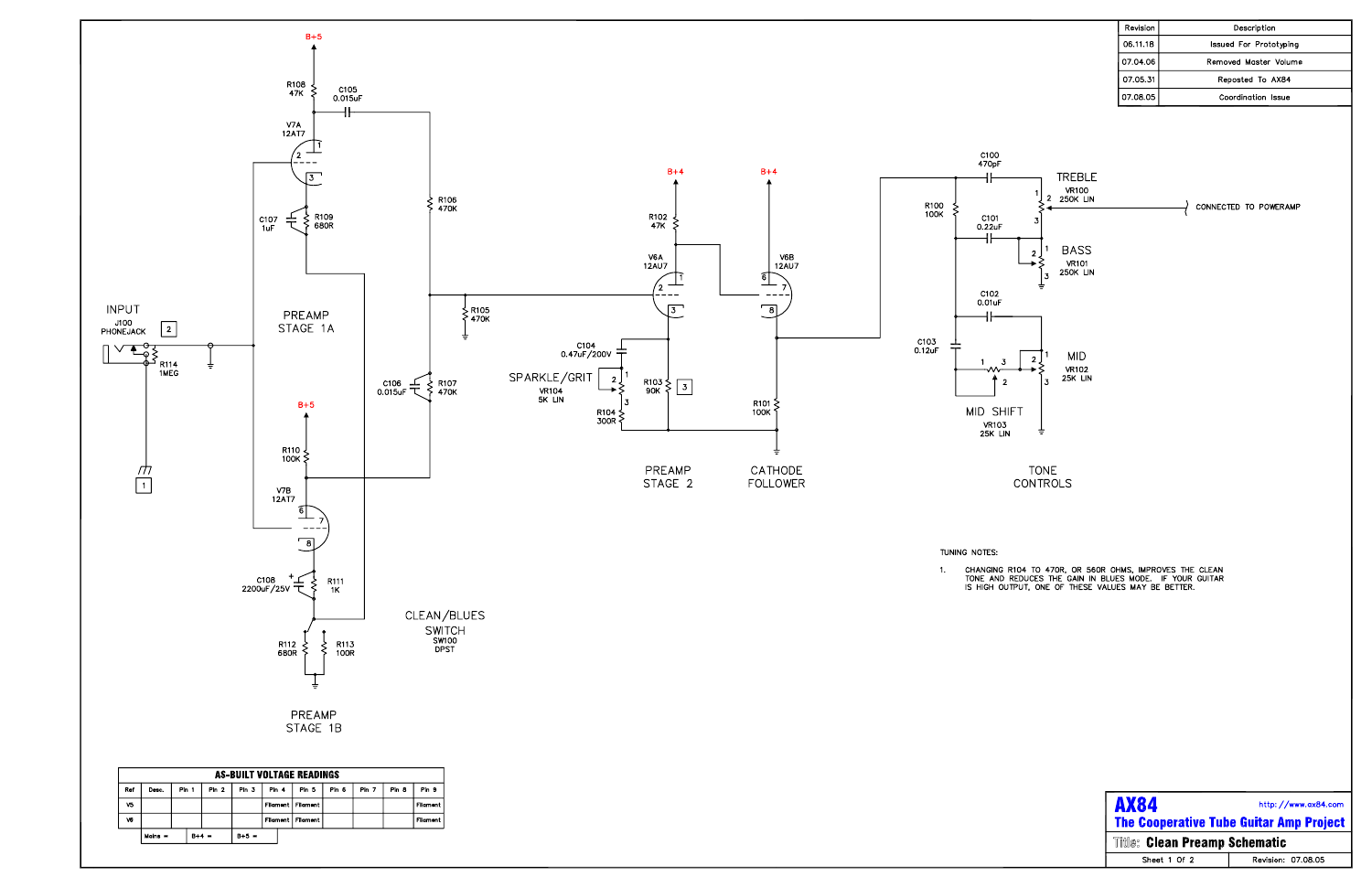

| Revision | Description            |
|----------|------------------------|
| 06.11.18 | Issued For Prototyping |
| 07.04.06 | Removed Master Volume  |
| 07.05.31 | Reposted To AX84       |
| 07.08.05 | Coordination Issue     |
|          |                        |